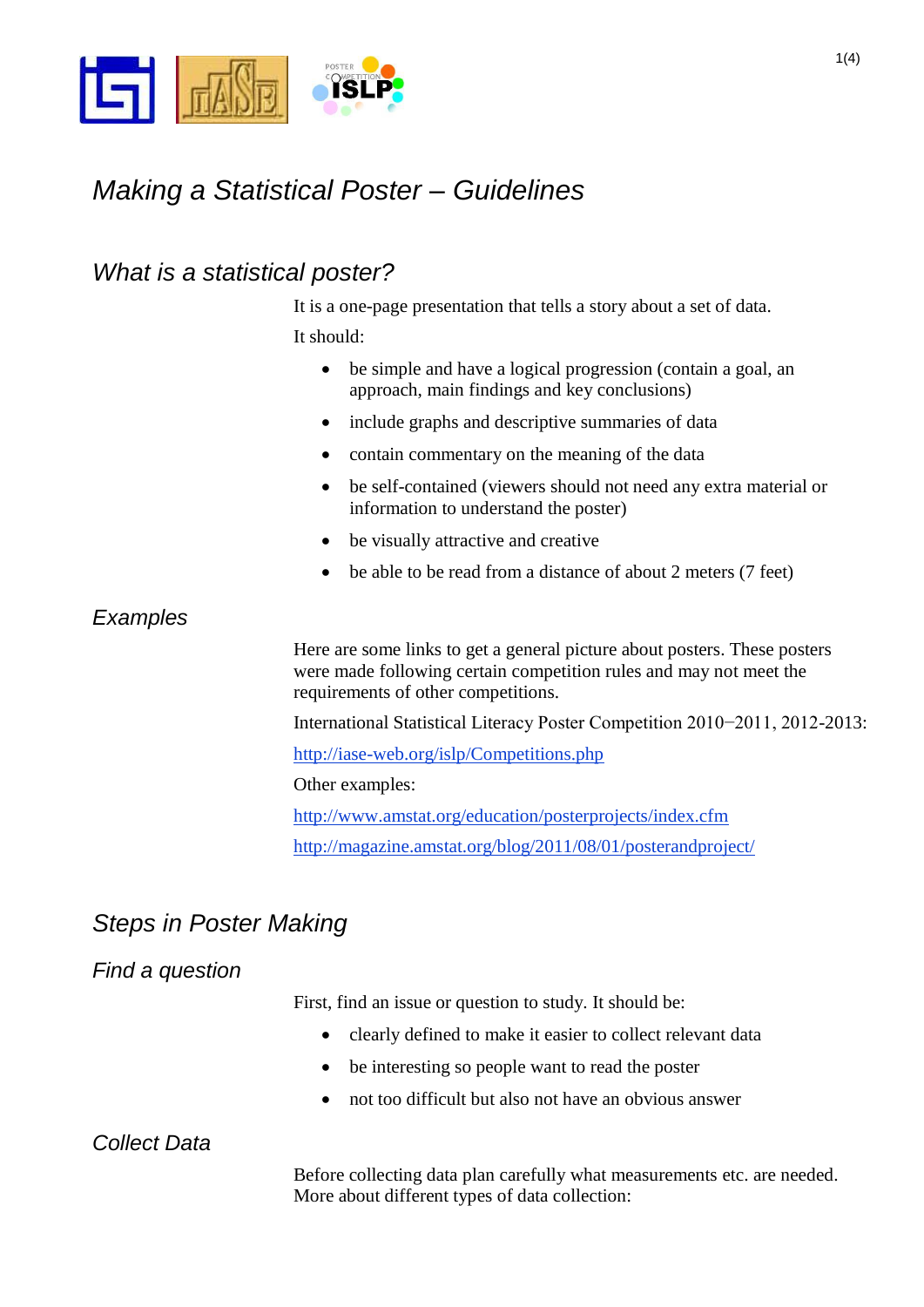



#### <http://www.statcan.gc.ca/edu/power-pouvoir/ch2/types/5214777-eng.htm>

When using data from other sources, make sure they are reliable/credible. Also, you have to cite/list in your poster all external sources (i.e., author name, titles of publication, internet address, etc) from which you obtained data or statistics or graphs that you didn't produce yourself.

Do not forget to consider randomness and numbers of measurements or observations. For example:

> If the topic is to find out students' opinions and the study is only made by interviewing two best friends, the results may be severely biased.

If a problem is to measure how far a grasshopper can hop, measuring just one hop from one grasshopper will not give good results. You need a bigger sample. For example, it is better to take 10 grasshoppers and measure 10 hops from each.

More about selection of a sample:

[http://www.statcan.gc.ca/edu/power-pouvoir/ch13/sample](http://www.statcan.gc.ca/edu/power-pouvoir/ch13/sample-echantillon/5214900-eng.htm#a5)[echantillon/5214900-eng.htm#a5](http://www.statcan.gc.ca/edu/power-pouvoir/ch13/sample-echantillon/5214900-eng.htm#a5)

### *Data quality*

Many factors may affect the quality of your data and hence the quality of the conclusions you can derive. Here are a few points to consider when you plan your project and your data collection. You can briefly mention these issues when you write the poster, if relevant:

- Do the data represent a general situation? How well does your sample representative the population to which your research question refer? Can you improve the sampling process or sample?
- Since data are variable (which is why we need statistics!) and people are often involved in the data collection, the data may contain errors. What are the possible sources of errors in your data? how can you reduce them?
- Even if you use measurements or observations to collect your data, there may still be some sources of variability or errors. Think about sources of variability or errors, and how to reduce them.

#### *Analyze data*

Analyze the data collected either by hand or by using a computer program.

Remember that you are investigating the original issue(s) or question(s).

Use numbers and graphs to describe the data: for example, histograms, bar charts, line charts, pie charts and box plots. Statistical quantities like mean, median or standard deviation are also useful.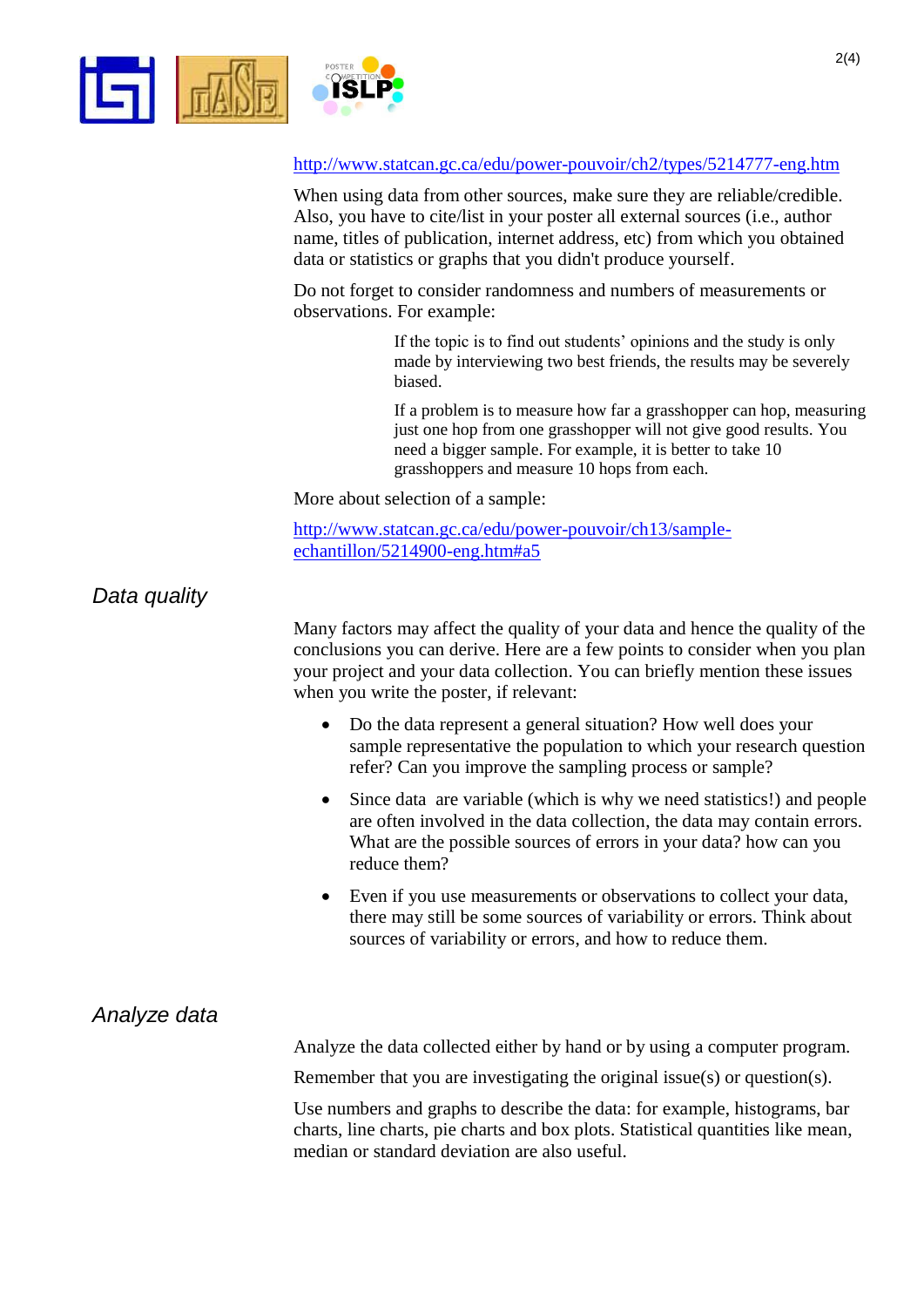

#### *Writing your conclusions*

After you analyze your data, you have to interpret your findings and explain your conclusions in light of your original issue or question. Think about these questions (though not all of them may be relevant for your project)

- What have you learned from the data or results you obtained?
- Are your data or results important or interesting? to whom? why?
- What are the implications from your findings? can you make any suggestions or recommendations based on your conclusions?
- Are there limitations to your methods or any concerns about the quality of your data (e.g., because of your sample size or data sources)? can you make suggestions for follow-up research or for ways to improve the data in the future?

Please note that the Conclusions section of a poster is important because after all, the purpose of a statistical poster is not to just show graphs or charts or show your ability to conduct statistical calcuations, but as much to show that you can think statistically and that you can communicate your thoughts about the meaning of your findings and how they help answer a research question or issue.

### *Making the Poster*

### *Physical or Electronic?*

Posters can be:

- either physical (on paper) or electronic (for example, made with PowerPoint)
- either vertical or horizontal

*Content*

Posters are not meant to be looked at for long but should:

- contain at least what was studied and how, the main results, discussion about results and the principal conclusions
- be presented using pictures and key graphs
- have simple text telling the story of the data, and your conclusions
- include summaries but not all the raw data
- Remember that there is only limited space so do not say things twice. Pick only the graphs that best present the results. All graphs should have a title and commented on (i.e., do not just show a graph, but also explain briefly in words what is the key pattern or finding that a graph is showing) .